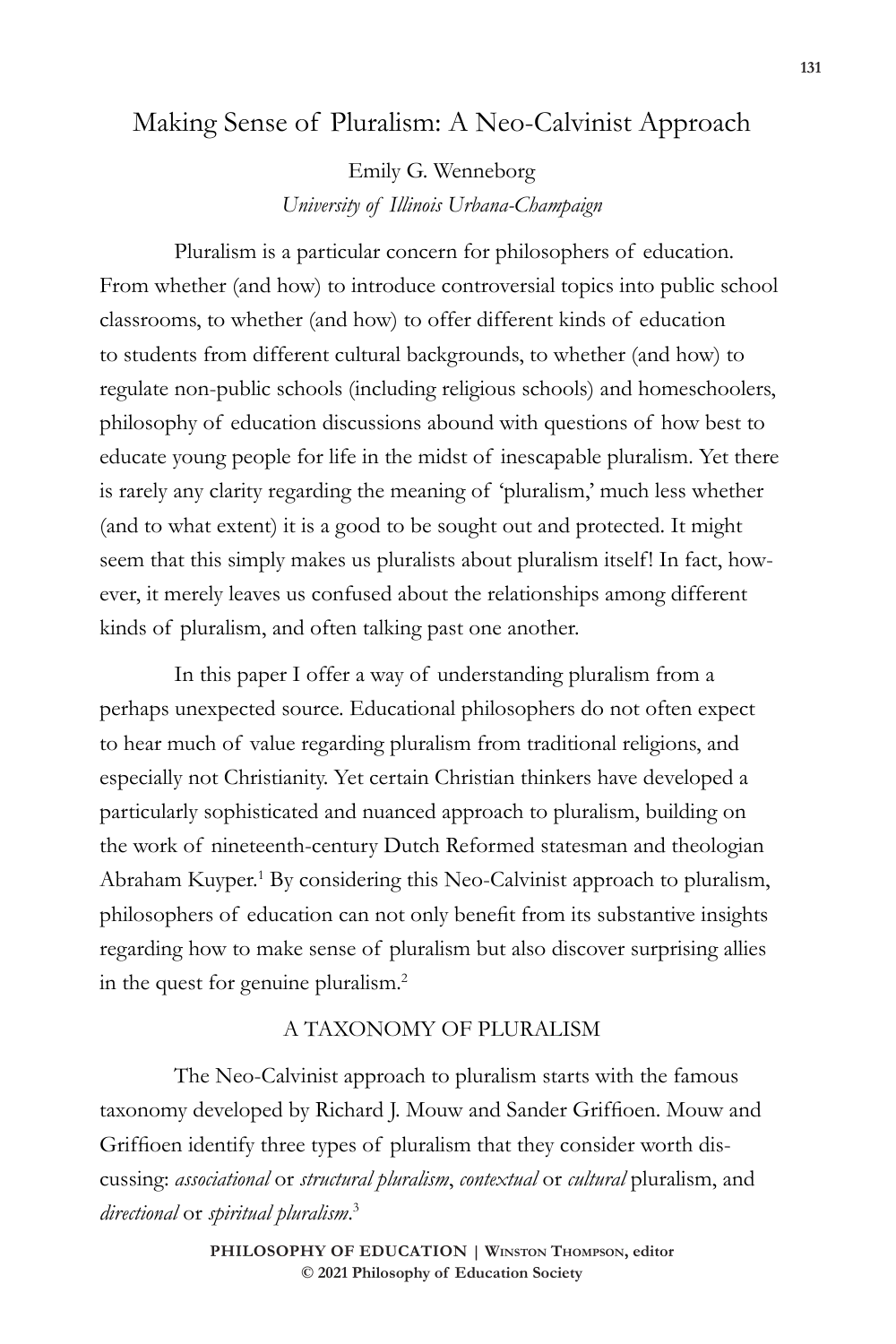*Structural pluralism* refers to the many types of groups, associations, organizations, and institutions that humans form and in which they find themselves, including (but not limited to) families, schools, clubs, businesses (both large and small), formal religious institutions and informal religious communities, and different levels of political units. It is worth noting that structural pluralism cuts in two directions: not only are these different *types* of associations different from one another (families do not operate according to the same rules and procedures as schools, which do not operate according to the same rules and procedures as businesses, and so on), but also two instances of the *same* type of association differ in meaningful ways (two families may have different ways of addressing one another and taking care of household chores; two schools may have different curricula and grading procedures; two businesses may have different hiring procedures and expectations for employees' use of time; and so on.).

Some, but not all, of these differences stem in turn from *contextual pluralism*. Here Mouw and Griffioen point to the wide variety of ways in which we are always already situated socially: we all have "different racial, ethnic, geographic, gender, and class experiences."4 As philosopher James K. A. Smith explains, "*Contextual* pluralism names the wide array of cultural differences that take root in regions and peoples, in languages and literatures. New York is not Jakarta; Peoria is not Seattle."5 Political philosopher David Koyzis further explains, "for the most part cultural diversity is rooted in our created limitations: we are limited creatures rooted in specific localities and communities, bounded by geographical, historical, economic, and political factors."<sup>6</sup> These limitations and localities mean that we have been shaped by *these* influences rather than *those*, and so we see and respond to the world in *this* way, not another.

Of course, neither structural pluralism nor contextual pluralism, nor even some combination of the two, can account for all of the differences we see and experience in our world today. Often, our differences are much deeper, stretching right down to the way we conceive of the good life and the overall direction in which we try to orient ourselves and our society. Mouw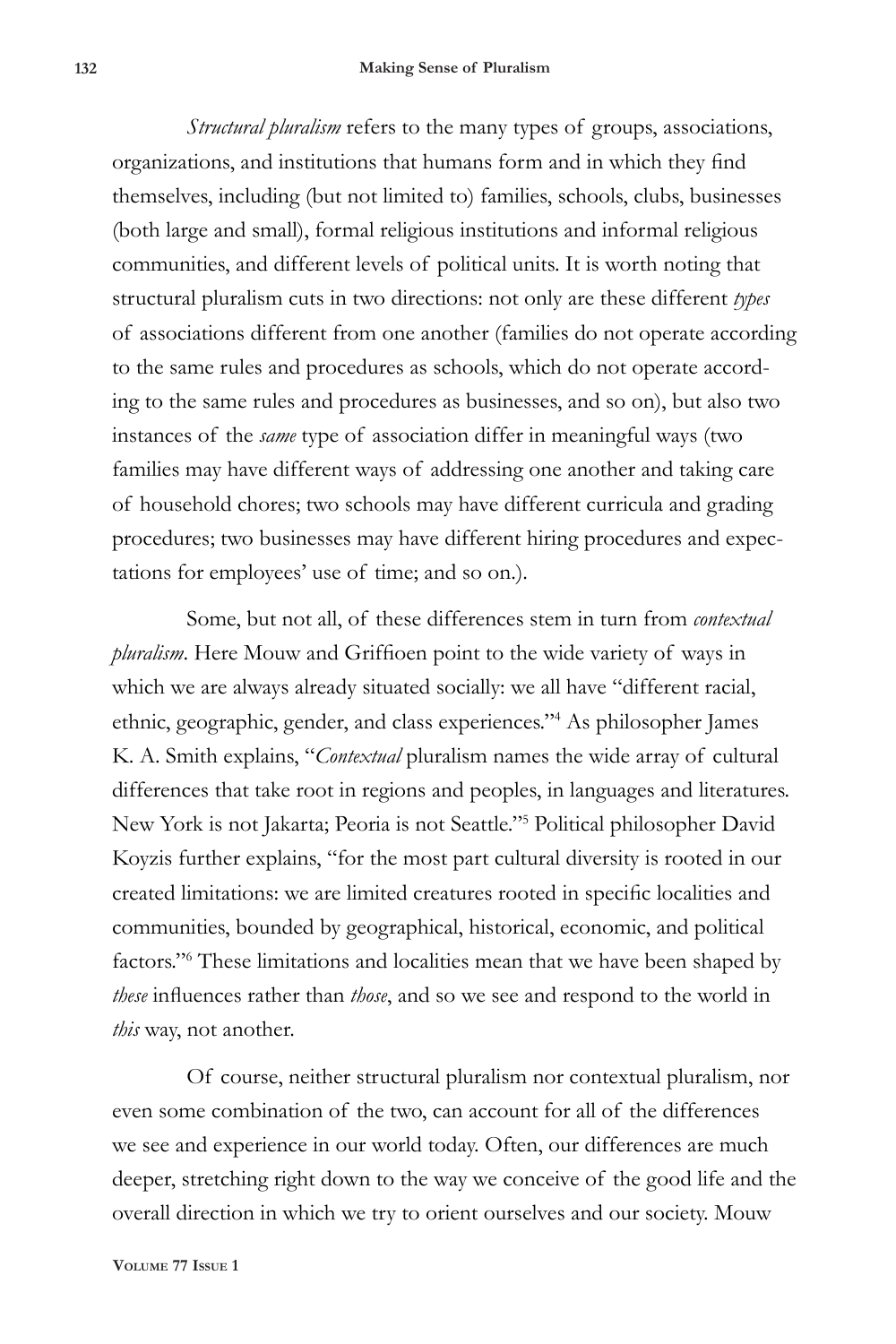and Griffioen refer to this as *directional pluralism*, although they admit that this is not an ideal term.7 We are most familiar with directional pluralism in the case of the various religions (Christianity, Islam, Hinduism, etc.). Yet the writers who adopt this taxonomy of pluralism insist that directional pluralism is more than simply religious diversity: people's lives can also be shaped and given *direction* by non-religious and secular ideologies (for example, Marxism, feminism, or one or another kind of liberalism), as well as various "spiritualities" and "philosophies of life" that may be more or less articulated and systematized (such as an overriding commitment to artistic expression or to care for the environment).<sup>8</sup> James K. A. Smith summarizes directional pluralism as "the deepest sort of 'confessional' pluralism in a world where people have fundamentally different visions of the good . . . To live in a directionally pluralist society is to inhabit a world where we disagree about 'the ultimate.'"9

Mouw and Griffioen acknowledge a variety of ways in which these categories interact, rendering the borders between them fluid and difficult to discern. For example, "our associational structures serve diverse directional orientations and our spiritual visions take on associational shapes;" that is, a school or business built on Catholic principles will look fundamentally different from one that does not share the same foundation.<sup>10</sup> The close connection between structural pluralism and directional pluralism is manifest also in debates regarding who gets to make decisions in important and controversial matters.11 Similarly, what appears to be contextual pluralism may in fact be an instance of either structural or directional pluralism; Mouw and Griffioen dwell here on the difficulties Westerners often have in classifying and interpreting the practices of non-Western peoples.12 Nevertheless, they insist that the categories remain both distinguishable and meaningful. As they summarize, "A Mexican Catholic family is different from an Italian Catholic family, as well as from a Mexican Pentecostal family and a Mexican Catholic school $"$ <sup>13</sup>

### RESPONDING TO PLURALISMS

While the distinctions among directional, contextual, and structur-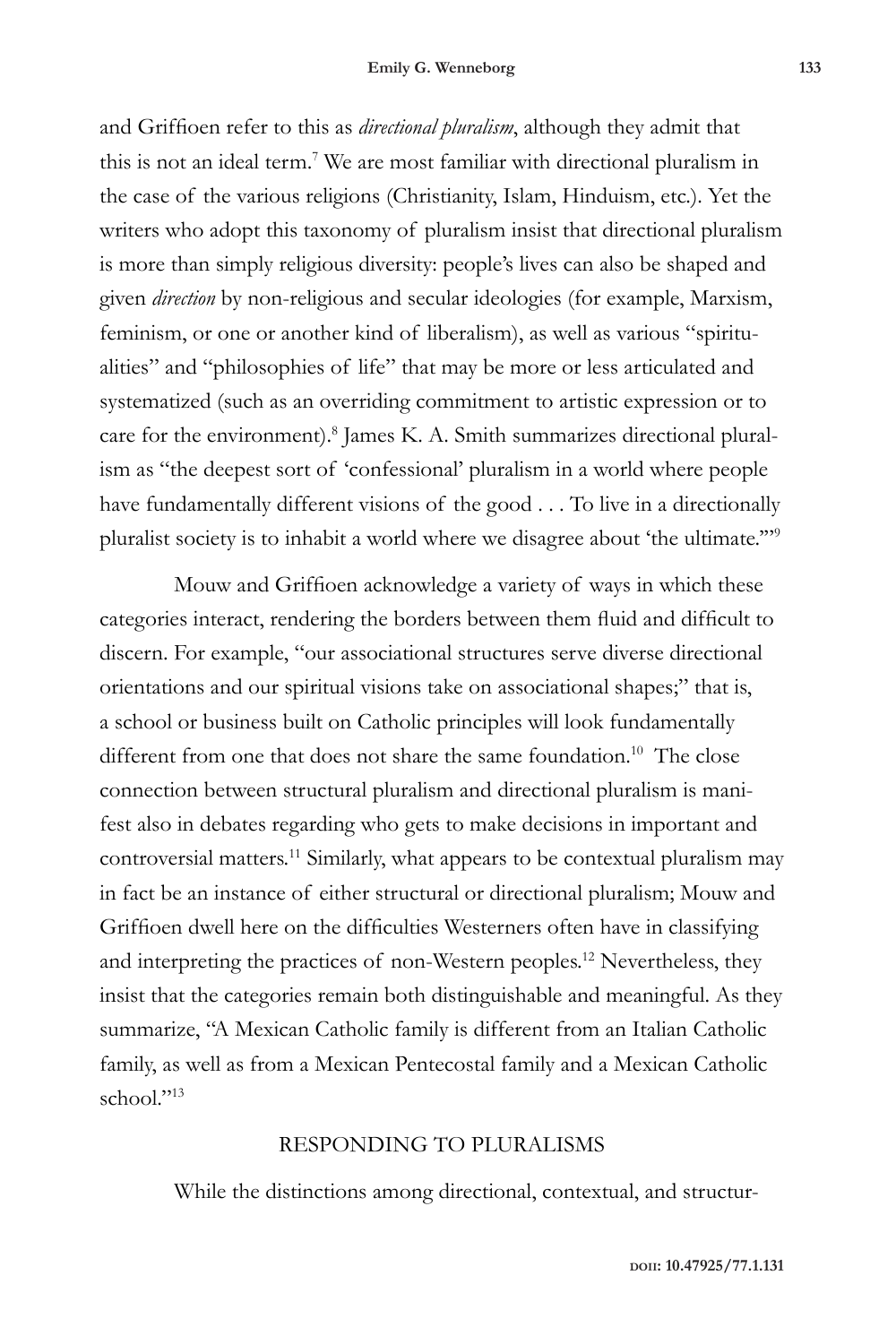al pluralisms advance our discussion of pluralism, another important step remains. It is not sufficient to analyze the *de facto* realities of the pluralisms we face; we must also decide how to *evaluate* and *respond to* those pluralisms. Here too, Mouw and Griffioen offer a helpful distinction: "The pluralism label is sometimes used as a means of *advocating* diversity. We can think of this as the *normative* sense of the term…. The pluralism label, however, can also be used in a *descriptive* sense, not necessarily as a means of advocating that diversity, but simply as a way of *acknowledging* its existence as a fact that is worth noting."14 However, we need to clarify that *normative evaluations* of pluralism(s) *may* be positive (as mentioned by Mouw and Griffioen), but they may also be *negative*. Thus, we can respond to a particular instance of (descriptive) pluralism by either approving and advocating it or by disapproving and resisting it (or, of course, by remaining neutral toward it).

Ethicist Matthew Kaemingk adds a third category between descriptive pluralism and normative pluralism: "A *juridical pluralist* argues that cultural, structural, and directional diversity deserves more than description; it deserves judicial and political protection as well." This might sound like just another version of (positive) normative pluralism, but according to Kaemingk, they are meaningfully different: "A *normative pluralist* not only wants to faithfully describe and politically defend diversity but also wants to morally affirm and praise diversity as a normative good."15 For example, juridical pluralism with respect to educational structures would involve defending the legal right to existence of non-public schooling options, including religious schools and homeschooling, without necessarily thinking that it is *good* for some children to be educated in these non-public settings (as a normative pluralist would argue). With respect to deep pluralism, a juridical pluralist would not necessarily *approve* of the fact that people adhere to a plurality of life-directions and worldviews, but she *would* think that people should not be subject to legal or political sanctions (fines, losing the right to vote, imprisonment, execution) for following a worldview other than her own. The fact that we extend toleration and even legal protection to beliefs and behaviors that we ourselves find abhorrent indicates the importance of the distinction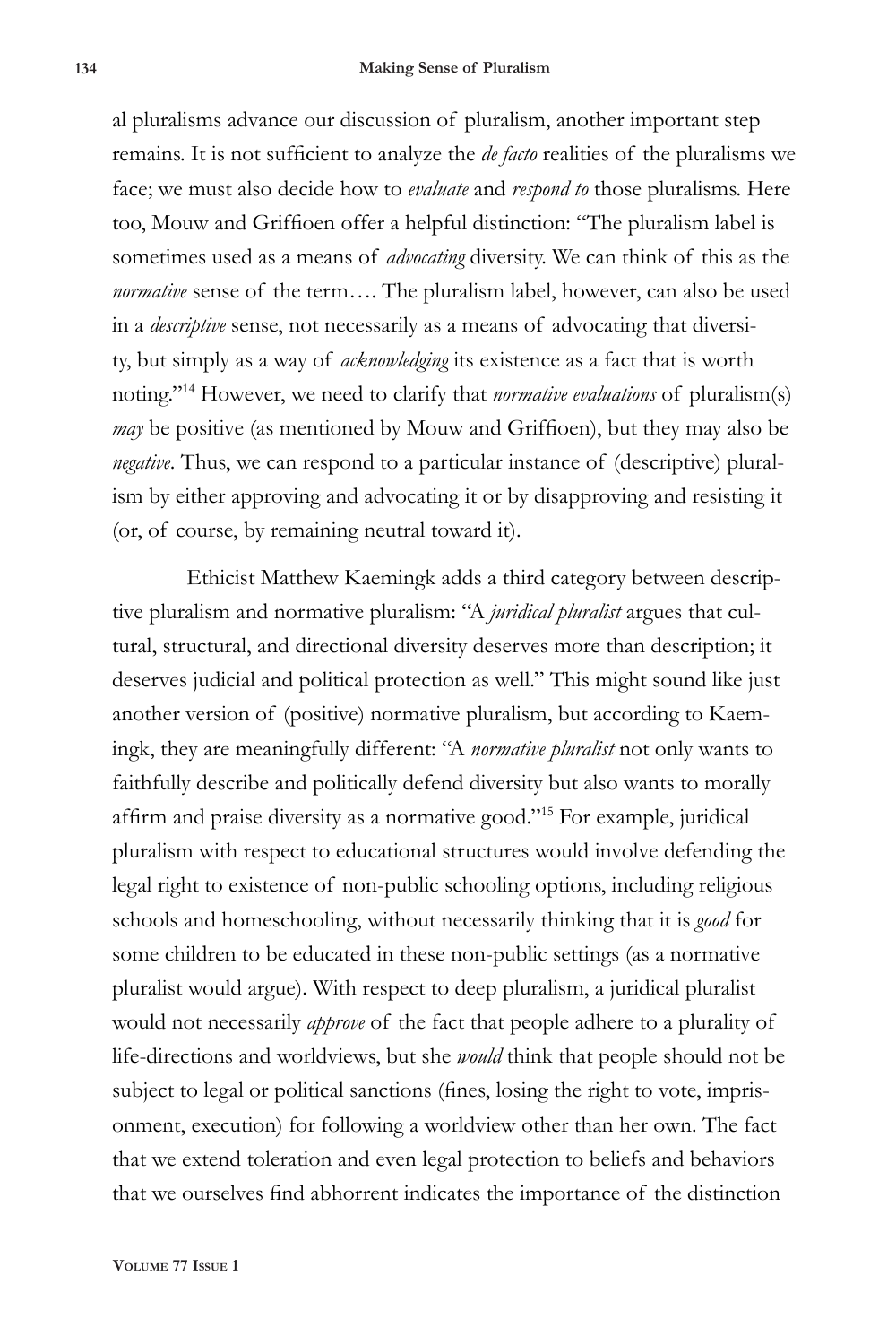between juridical and normative pluralism.

Based on these distinctions, we can see that most people today are descriptive *pluralists* of one kind or another; that is, hardly anyone would dispute the reality of vast and varied differences in our world today. As sociologist of religion James Davison Hunter notes, "Pluralism in its most basic expression is nothing more than the simultaneous presence of multiple cultures and those who inhabit those cultures….Under the conditions of modernity and late modernity, then, the incidence of pluralism has increased massively, which means that average people experience it more frequently and more intensely than ever before in human history."16 This basic fact of unavoidable pluralism forms the backdrop against which our evaluations of and responses to pluralism are called forth. In fact, the "empirical reality of different beliefs and convictions existing within a given territorial (and possibly political) community" is so widely recognized that it can be referred to as a "truism."<sup>17</sup>

Yet perhaps we should not be too quick to dismiss descriptive pluralism as trivial and uninteresting. Kaemingk insists that truly being a descriptive pluralist involves not merely acknowledging the reality of pluralism but also "faithfully describ[ing] the diversity of individuals, cultures, faiths, and institutions within a given society . . . Descriptive pluralists are committed to carefully and honestly understanding the deep diversity all around them."18 He argues that descriptive pluralism, in this fuller sense, is a high calling:

At first blush, committing oneself to merely describing diversity accurately does not sound like a difficult task. That said, . . . there is a consistent pattern in the West of reducing diverse and multifaceted cultures, communities, and faiths to simplistic caricatures . . . the simple act of

listening and paying attention to the complexity of human life is not only a critical skill; it is a virtue.19

Such careful attentiveness and description do not come naturally to most of us; it must be learned. At a minimum, then, any adequate education for life in the midst of pluralism must equip young people to attend to and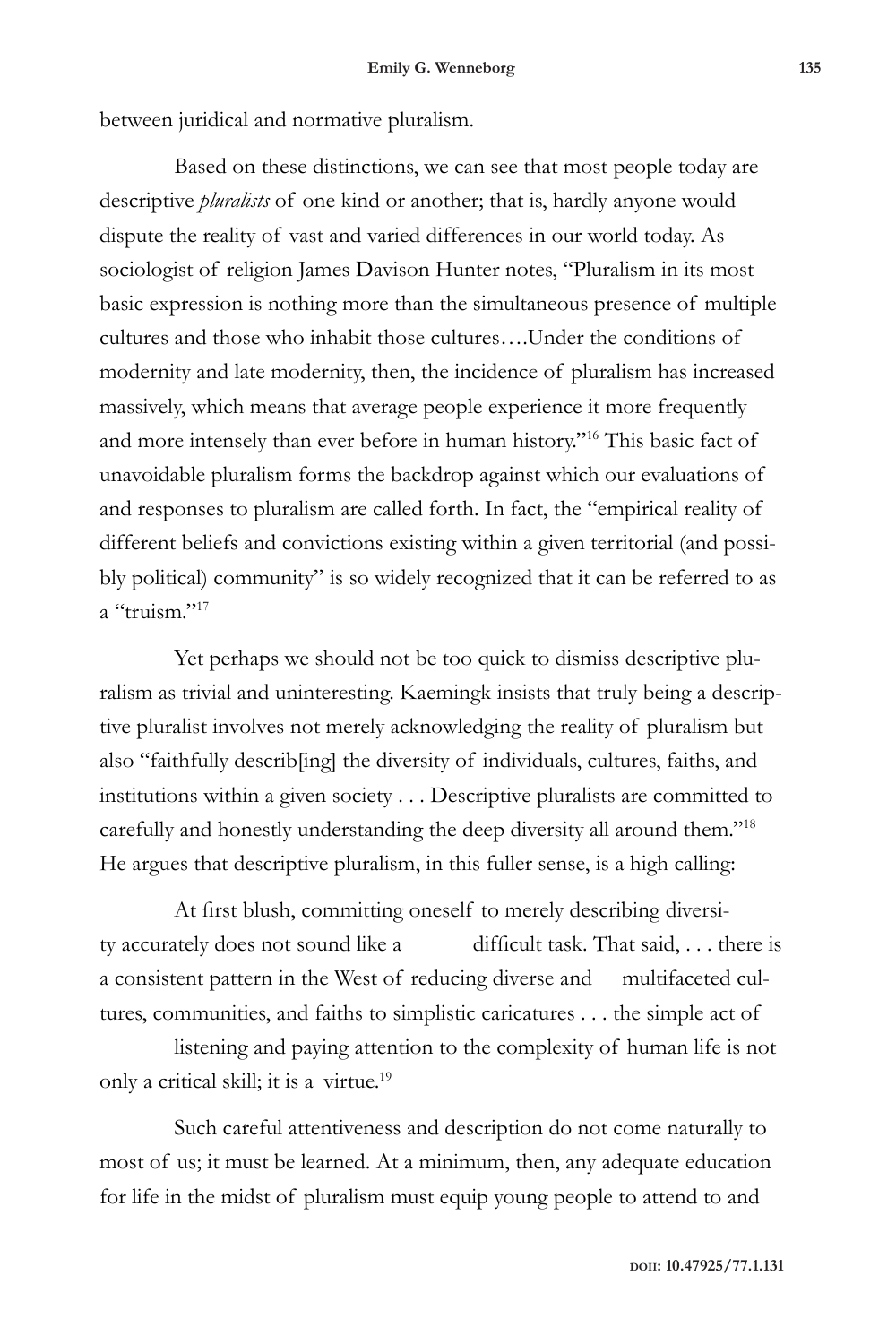carefully articulate the diversity that they encounter.

Even so, acknowledging the reality and even the complexity of pluralism(s) is only one part of any account of pluralism. We must also *evaluate* any given pluralism and decide how to *respond to* it. Is this instance of pluralism a good to be valued and protected, an evil to be squashed, or somewhere in between? Mouw and Griffioen offer a two-pronged evaluation of the categories of pluralism that they identify: they whole-heartedly approve both contextual and structural pluralisms, while they acknowledge but do not approve directional pluralism, on the grounds that to approve the latter would be inconsistent with their understanding of the Christian gospel.<sup>20</sup>

Some more recent thinkers nuance Mouw and Griffioen's evaluation in interesting ways; it is worth dwelling on their own evaluations in order to demonstrate the complexity of possible responses to pluralism. First, James K. A. Smith echoes Mouw and Griffioen's approval of *structural* pluralism: "This plurality of social structures is rooted in a *creational* calling. Families and schools and businesses aren't just 'good ideas' that we came up with; they are forged in response to something that creation itself calls for."21 Smith also echoes Mouw and Griffioen's refusal to approve *directional* pluralism: "With this taxonomy, what we get is 'two cheers' for pluralism: a normative 'celebration' of pluralism with respect to structural and cultural plurality, while directional/confessional plurality is descriptively recognized and constructively addressed but not normatively celebrated."<sup>22</sup> At the same time, Smith presses hard at the connection between structural and directional pluralisms. Importantly, this connection is not limited to the question of "who decides" (a point that Mouw and Griffioen acknowledge but do not explore as thoroughly as could be wished).<sup>23</sup> Smith argues that, just like different directional orientations, so too different structural configurations (whether of a family, a school, a state, or any other group) can be evaluated as either good or bad, for two reasons. First, a "live and let live" approach to the patterns of human associations can have "disastrous social effects" on the "poor and vulnerable," something that those whose (directional) vision of the good life includes an important place for justice should care deeply about.<sup>24</sup> And second,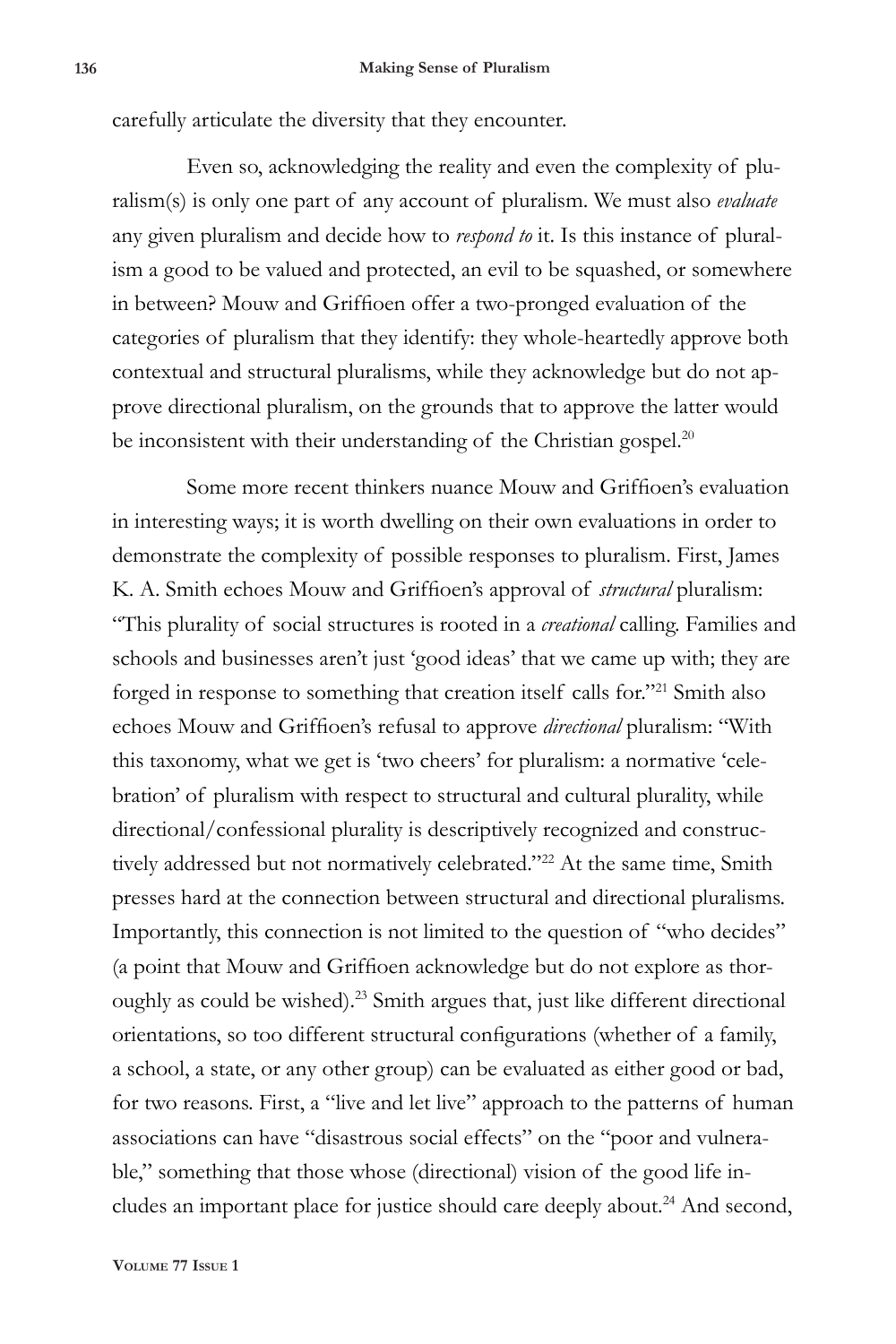the ways in which we habitually interact with one another and the world are *formative*—that is, they shape us in particular ways, leading us to notice some things and not others, to act in some ways and not others, to care about some things and not others.<sup>25</sup> Clearly, both of these arguments have significant implications for education for living well in the midst of pluralism.

Second, and even more interestingly, Kaemingk breaks down the evaluation of various pluralisms even further. He agrees with Mouw and Griffioen's endorsement of descriptive pluralism of all kinds: "First, a Christian pluralist will—without a doubt—fully embrace *descriptive pluralism*. She will take the deep differences of cultures, communities, and faiths seriously. She will do so because she believes human beings are worthy of careful listening, analysis, and description because they are made in the image of God."<sup>26</sup> As we saw above, Kaemingk highlights that descriptive pluralism is not easily or simply achieved: we all too often end up glossing over the very differences we claim to protect and celebrate. We also saw above that Kaemingk distinguishes juridical pluralism from both descriptive and normative pluralism, a distinction not present in Mouw and Griffioen. He further argues in favor of juridical pluralism: "Second, on the question of *juridical pluralism*, the Christian pluralist will absolutely insist that her government project the legal rights and freedoms of different cultures, religions, associations, and ideologies from undue harassment and harm."27 Although he echoes Mouw and Griffioen's positive normative response to cultural and structural pluralism, he also agrees with James K. A. Smith's insistence that even a strong approval of cultural and structural pluralism *in general* must leave room to evaluate *particular* expressions of cultural and structural diversity.<sup>28</sup> Some cultures are objectively more conducive to human flourishing than others, and some communities and organizations do indisputable harm. Yet this does not mean that variation in cultures and social structures *in itself* is an evil to be resisted; quite the opposite.

But what of directional pluralism, that most challenging type of pluralism? Kaemingk, like both Mouw and Griffioen and James K. A. Smith, responds to directional pluralism with a negative normative judgment.<sup>29</sup> At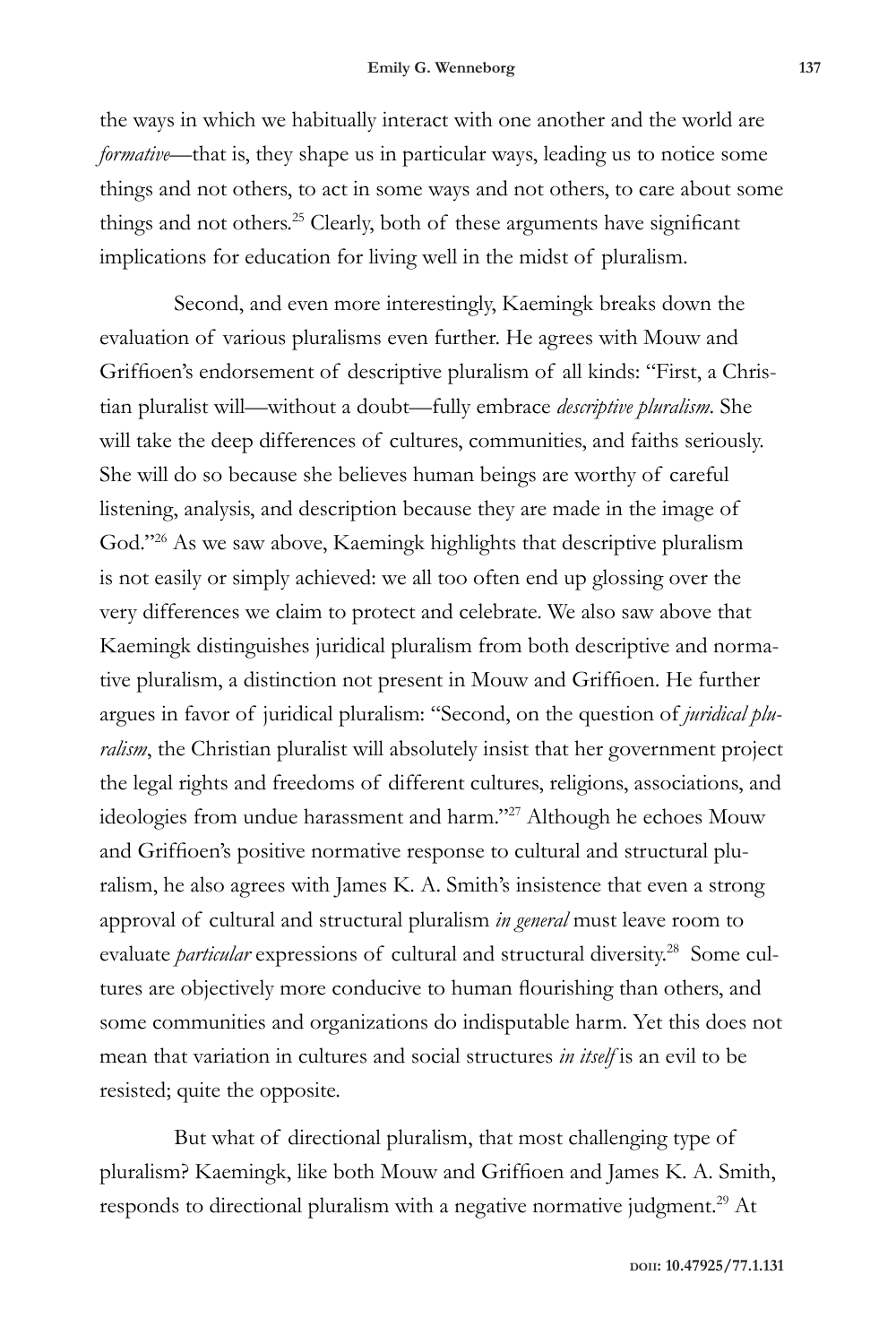the same time, he provides a helpful nuance and clarification of what is and is not compatible with a Christian approach to pluralism:

The Christian pluralist can faithfully describe other faiths, she can passionately defend their rights, and she can even praise their many contributions to the common good. She cannot, however, take delight in the way that they are directing their lives away from God. While she will never force everyone to follow Christ, she cannot—and will not—deny that she wants everyone to know Christ.<sup>30</sup>

To summarize, then, the Neo-Calvinist Christian tradition of thinking about pluralism wholeheartedly endorses descriptive pluralism, and offers a positive normative response to both structural and contextual pluralism, but insists on a negative normative response to directional pluralism—pluralism of deep beliefs, values, and life-orientations.

#### PRINCIPLES FOR AN ADEQUATE RESPONSE TO DEEP

### PLURALISM

So far we have seen that pluralism is not singular but can in fact be divided into several categories: structural, contextual, directional; descriptive, juridical, normative. We have also seen that we can respond to these different pluralisms in different ways; not all who acknowledge the mere factual reality of pluralism consider it a straightforward good to be welcomed and embraced. We are now prepared to take the final and most important step: not only can we distinguish different kinds of pluralism from one another; not only can we evaluate different pluralisms as positive, negative, or neutral; but we can also evaluate our very evaluations of pluralisms, and the ways in which we respond to the pluralisms that we encounter.

Indeed, given the reality that different people respond to different pluralisms differently—that is, what we have to deal with is not merely a plurality of pluralisms but also a plurality of *responses to* the pluralisms—such second-order evaluation is inescapable. The above discussion of the twopronged response to the pluralisms (approving contextual and structural pluralisms, while disapproving directional pluralism) may have already called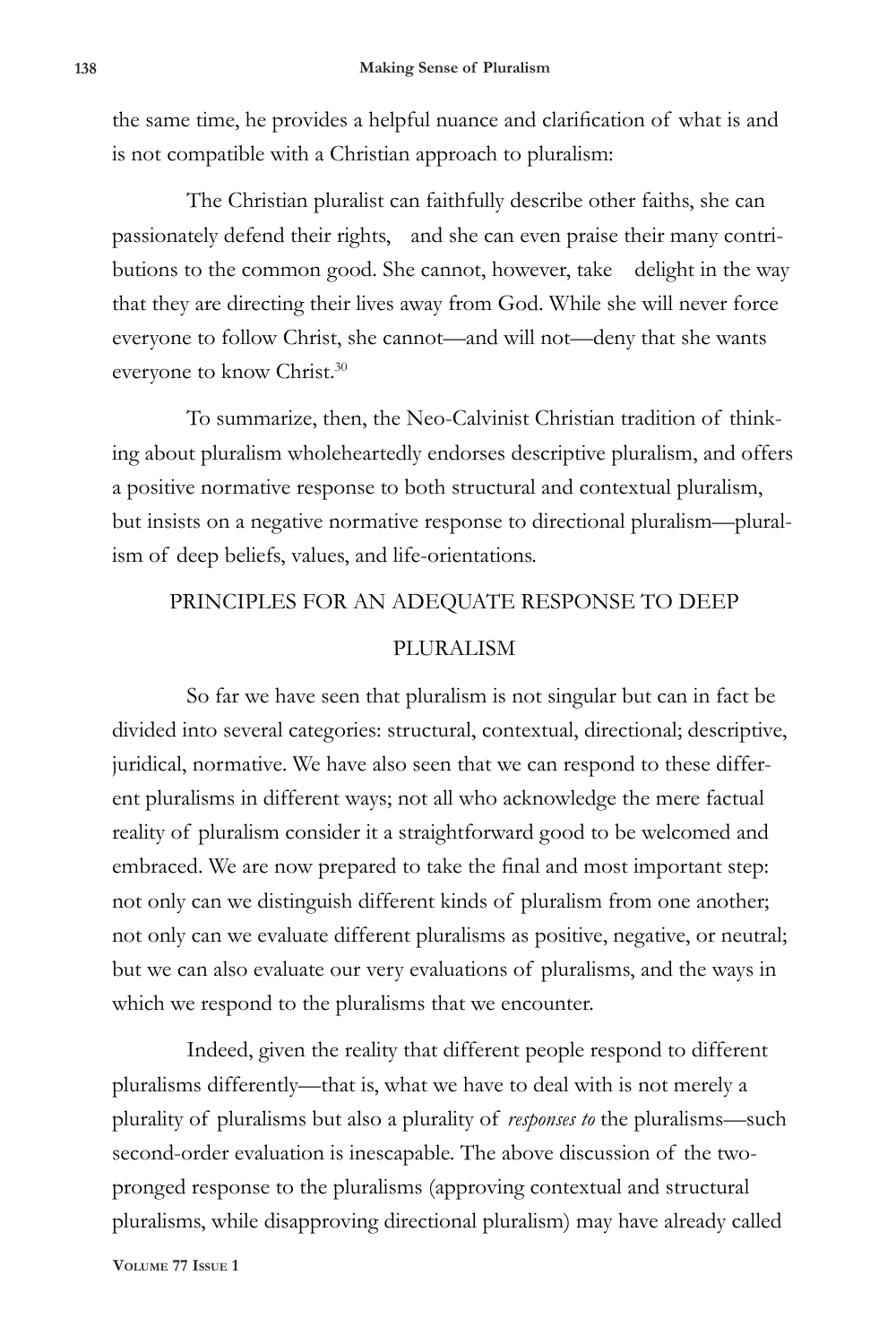forth such a next-level evaluation from some readers, who may be inclined to assert that Neo-Calvinist Christian pluralists are not really pluralist at all if their support of pluralism does not penetrate beneath the surface. I return to this objection below; first, I want to drive home the point that we cannot avoid engaging in second-order evaluations of our responses to pluralism(s).

Teacher educator David I. Smith emphasizes that the ways we respond to differences can either help or harm our neighbor. "The chances of spending the rest of my life solely in contact with people who are culturally like me is increasingly slim . . . [H]owever, mere contact is no guarantee of learning, peace, or blessing. As contact grows, so does the opportunity for both good and evil, for both blessing and cursing."31 Smith goes on to explain, "Such judgments, which remain open to revision, concerning what to tolerate, what to actively embrace, and what to firmly but courteously resist are an ongoing part of encounter with any culture."32 It is precisely judgments of this sort that we are interested in here. Similarly, James K. A. Smith points out that even those who are unwilling or unable to approve directional pluralism can still *respond* to that pluralism in better and worse ways: "Many responses to such deep diversity and contestation about the good life seek to overcome it by imposing a hegemonic consensus . . . These are 'responses' to pluralism only insofar as they see a de facto reality and seek to normatively quash it."33

In fact, one of the key insights of this paper is that *nobody* wholeheartedly endorses and celebrates directional pluralism. We have already seen this above in the case of the Neo-Calvinist approach to pluralism, and it is precisely this feature of that approach that might lead some readers to conclude that this approach is not really pluralistic at all. Yet to make this claim is to apply a false standard, one that *no* approach to pluralism can possibly clear. As Koyzis explains, "Thus even secular ideologues [such as liberals and Marxists] regret directional diversity, even if they are forced to accept it for the sake of peaceful coexistence. But everyone hopes that in the midst of such fundamental disagreements, persuasion will accomplish the task of eliminating or at least diminishing this type of diversity, and most people,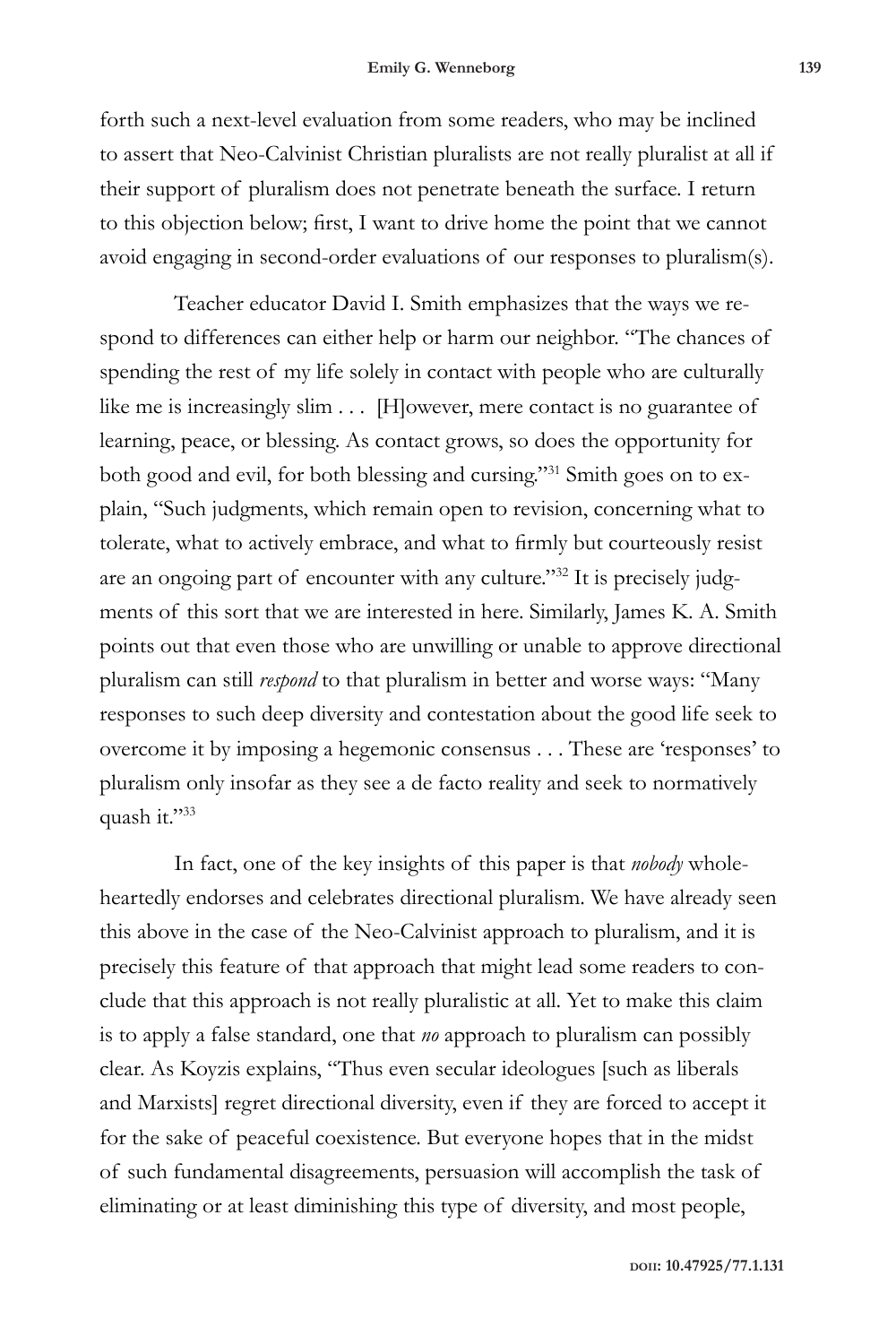at least nominally, prefer to avoid recourse to coercive means."34 Koyzis points us in the direction of a better approach to second-order evaluations of responses to directional pluralism: it is not a question of whether the response in question approves or disapproves of directional pluralism (since, ultimately, *everybody* disapproves of it), but rather of what kind of attitudes and actions the response calls for with respect to people and positions we disagree with.<sup>35</sup>

Once we have given up on the quest for a "pure" pluralism that consistently approves of even the deepest directional differences, we are able to genuinely consider the question of what approaches to pluralism best equip us to "live at peace with those we regard as damned."36 I suggest that we adopt Kaemingk's "principled pluralism" test, which states that a response to deep pluralism can be considered adequate if and only if it enables us *both* to hold true to our own principles *and* to make gracious space for others to hold true to their own.37 We most commonly try to deal with pluralism by letting go of the first prong of this test, by holding our own principles lightly or privately. Yet Kaemingk argues, as do I, that this is not only unnecessary, but counter-productive. "The assumption, quite simply, is that in order to be a good pluralist one must let go of one's own faith and one's own community . . . [On the contrary,] a durable defense of [non-Christians'] rights and dignity depends, not on ambivalence, but on conviction."38

Philosopher of education Rachel Wahl investigates this possibility that one's deepest convictions can in fact support, rather than foreclose, openness to those who are different. In her empirically-informed research on college students' participation in deliberative dialogues with political "others," Wahl observes that evangelical Christian students displayed a greater ability to listen to and learn from their peers across the political divide than did secular, liberal students. She argues that, though the effect of these students' relative positions of success or failure following the 2016 presidential election should not be overlooked, a more important driving factor was the students' understandings of their own responsibility to bring about change in the world. The secular, liberal students believed that "change occurs through politics" and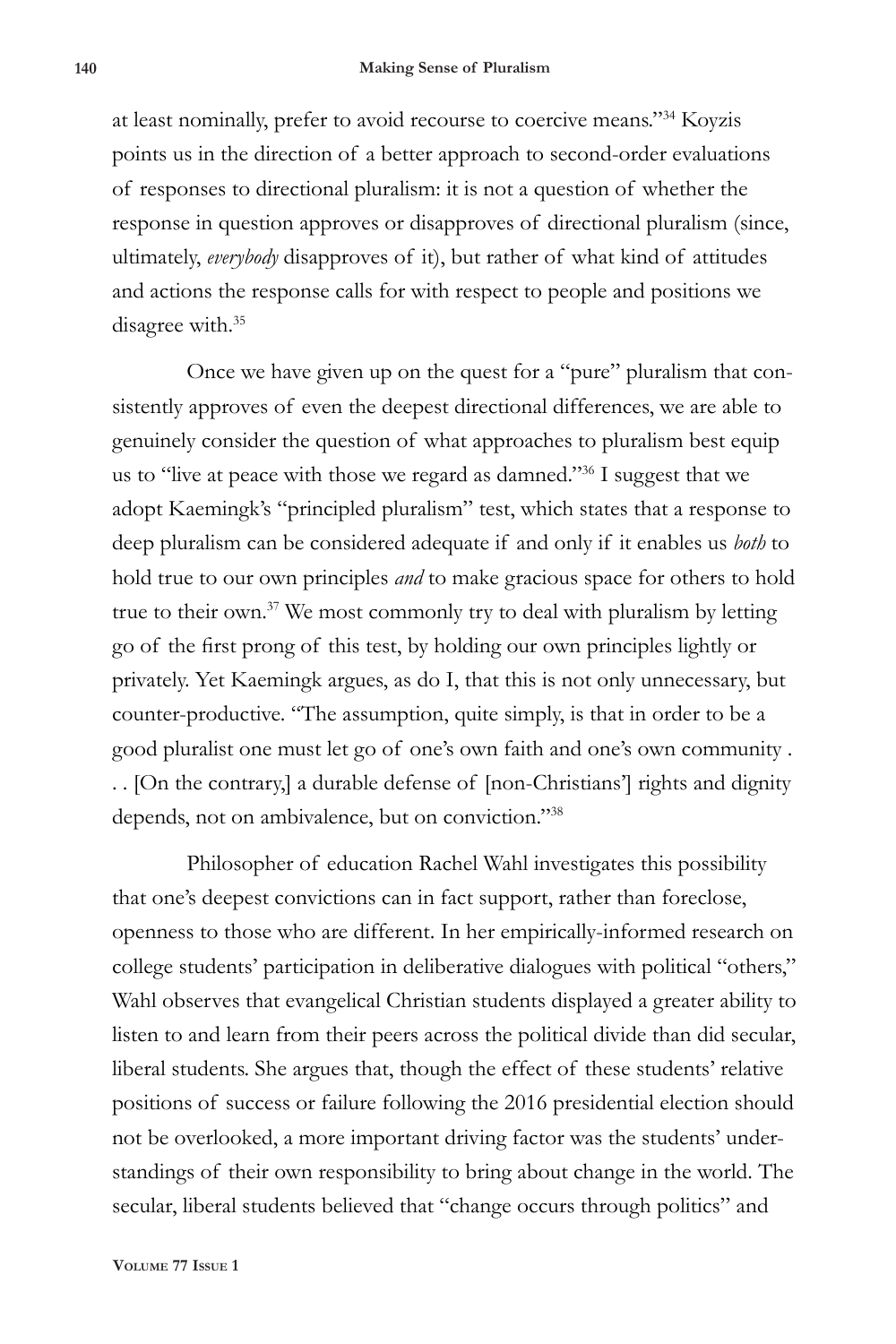therefore they have both the ability and the responsibility to work for a more just world, as they define it.<sup>39</sup> In contrast, the evangelical Christian students she interviewed understood themselves as instruments of God's work to change the world, and so were able to approach the interviews non-instrumentally, open to whatever God intended to accomplish through them.<sup>40</sup> In Wahl's account, it is these students' very confidence in their own beliefs that produces their openness to learning from others: "engaging receptively and respectfully with unbelievers becomes a core principle of faith as well as a sign that one is secure in that faith. By learning from and loving people with diverse beliefs, they do not betray Christ but rather become more like him. Instead of undermining their capacity for belief, therefore, the inevitable encounter with secular worldviews allows evangelical students to deepen it."<sup>41</sup>

Yet Wahl recognizes that there is a cost to such receptivity and openness. She describes with great sympathy the liberal students' concerns that the dialogues were a waste of time if they did not change participants' voting behavior (an especially salient concern in the immediate wake of the election of Donald Trump). This demonstrates the difficulty of the principled pluralism test. To the extent that students were open to learning from others, they risked compromising their own deep commitments to see justice realized in the world—a concern that runs throughout Wahl's article, and that would certainly be shared by evangelical educators in other contexts.42 On the other hand, by evaluating the dialogues according to the purely instrumental goal of changing the world, participants risked obstructing both pluralism and the very justice they sought to achieve. Ironically, however, the evangelical students were most open to changing their minds when they perceived that their interlocutors were *not* seeking to do so!43 This finding (which is perhaps not so surprising if we reflect on our own willingness to change) indicates that, no matter how difficult, discovering a way to meet the principled pluralism test is a worthwhile task.

<sup>1</sup> For a detailed treatment of Kuyper's historical context and the Christian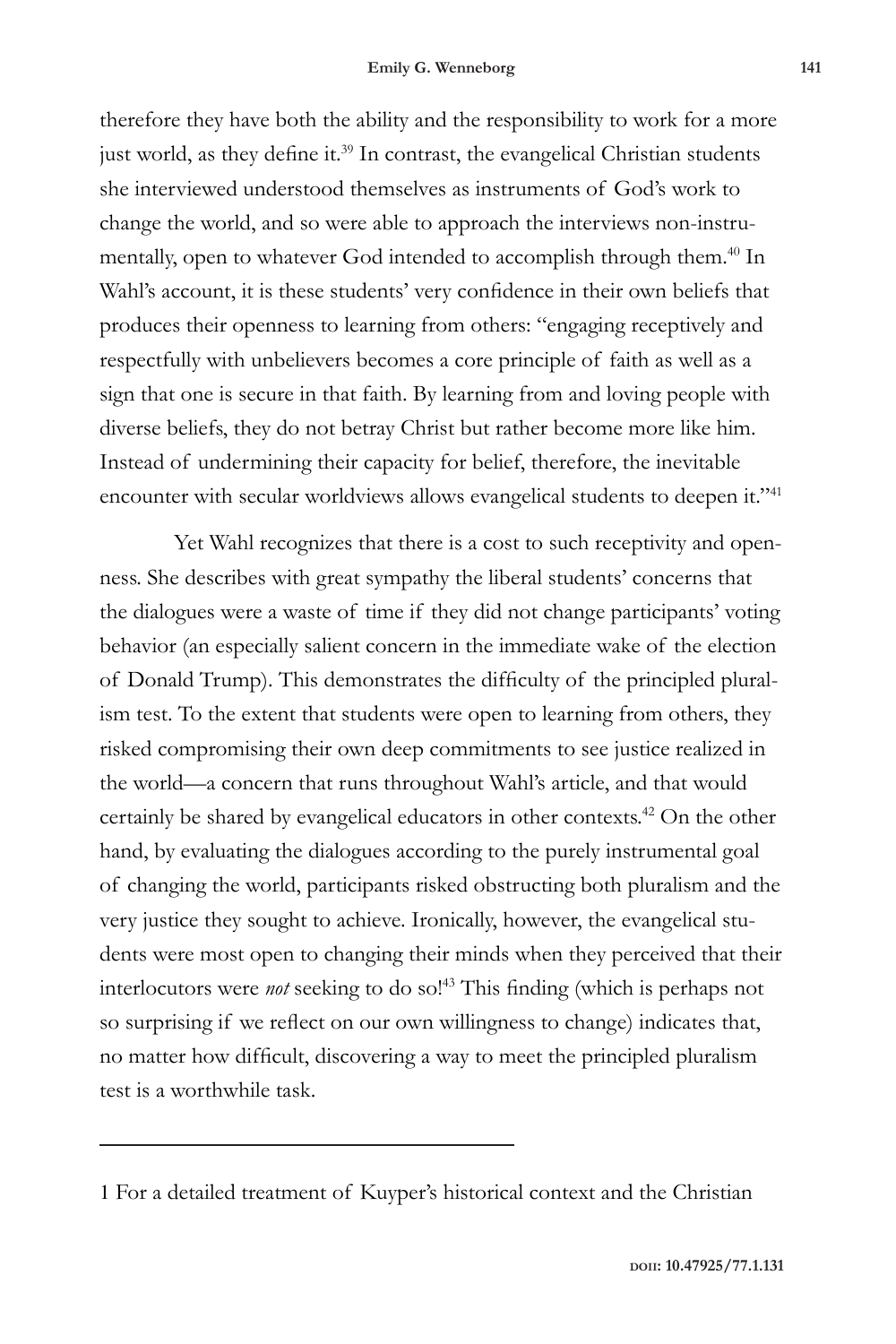pluralist movement he initiated, see Matthew Kaemingk, *Christian Hospitality and Muslim Immigration in an Age of Fear* (Grand Rapids, MI: Eerdmans Publishing, 2018), 77–162. See also David Koyzis, *Political Visions & Illusions: A Survey and Christian Critique of Contemporary Ideologies*, 2nd ed. (Downers Grove, IL: InterVarsity Press, 2019), 228–249, and James K. A. Smith, *Awaiting the King: Reforming Public Theology* (Grand Rapids, MI: Baker, 2017), 131–150.

2 Although beyond my scope in this essay, it would be fruitful to put the Neo-Calvinist approach to pluralism into conversation with Nicholas C. Burbules, "A Grammar of Difference: Some Ways of Rethinking Difference and Diversity as Educational Topics," *Australian Educational Researcher* 24, no. 1 (1997): 97–116.

3 Those who take up Mouw and Griffioen's taxonomy sometimes use different words to refer to the same types of pluralism. I follow Mouw and Griffioen's original labels for contextual pluralism and directional pluralism, but prefer the label "structural" to "associational" for the same reason given by Koyzis: "Mouw and Griffioen refer to [structural diversity] as associational diversity, a term I prefer to avoid because of the voluntaristic connotations attached to it." Koyzis, *Political Visions & Illusions*, 212n47.

44 Richard J. Mouw and Sander Griffioen, *Pluralisms and Horizons* (Grand Rapids, MI: Eerdmans, 1993), 17.

5 Smith, *Awaiting the King*, 32.

6 Koyzis, *Political Visions & Illusions*, 209.

7 Mouw and Griffioen, *Pluralisms and Horizons*, 16.

8 Kaemingk, *Christian Hospitality and Muslim Immigration*, 17.

9 Smith, *Awaiting the King*, 31.

10 Mouw and Griffioen, *Pluralisms and Horizons,* 88.

11 Mouw and Griffioen, *Pluralisms and Horizons,* 119-120.

12 Mouw and Griffioen, *Pluralisms and Horizons,* 151-154.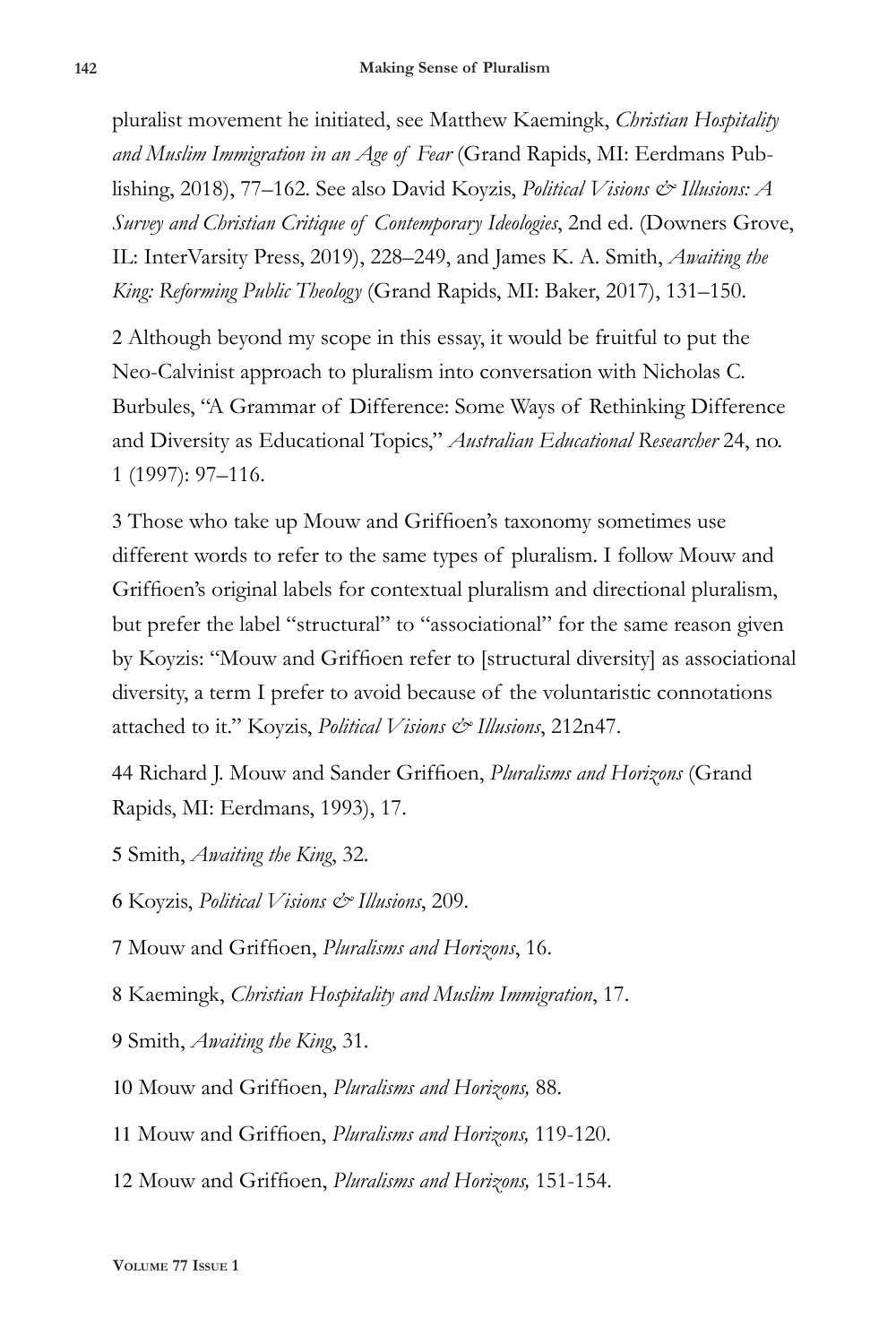Mouw and Griffioen, *Pluralisms and Horizons,* 17.

Mouw and Griffioen, *Pluralisms and Horizons,* 14.

Kaemingk, *Christian Hospitality and Muslim Immigration*, 17.

 James Davison Hunter, *To Change the World: The Irony, Tragedy, and Possibility of Christianity in the Late Modern World* (New York: Oxford University Press, 2010), 200-201.

Koyzis, *Political Visions and Illusions*, 206.

Kaemingk, *Christian Hospitality and Muslim Immigration*, 17.

Kaemingk, *Christian Hospitality and Muslim Immigration*, 18.

- Mouw and Griffioen, *Pluralisms and Horizons*, 17-18.
- Smith, *Awaiting the King*, 136.
- Smith, *Awaiting the King*, 137.
- Smith, *Awaiting the King*, 32.
- Smith, *Awaiting the King*, 33-34, 142-144.
- Smith, *Awaiting the King*, 34, 144-150.
- Kaemingk, *Christian Hospitality and Muslim Immigration*, 18.
- Kaemingk, *Christian Hospitality and Muslim Immigration*, 18.
- Kaemingk, *Christian Hospitality and Muslim Immigration*, 18.
- Kaemingk, *Christian Hospitality and Muslim Immigration*, 19.
- Kaemingk, *Christian Hospitality and Muslim Immigration*, 19.

David I. Smith, *Learning from the Stranger: Christian Faith and Cultural Diversi-*

- *ty* (Grand Rapids, MI: Eerdmans, 2009), 22.
- Smith, *Learning from the Stranger*, 125.
- Smith, *Awaiting the King*, 133.
- Koyzis, *Political Visions and Illusions*, 207.